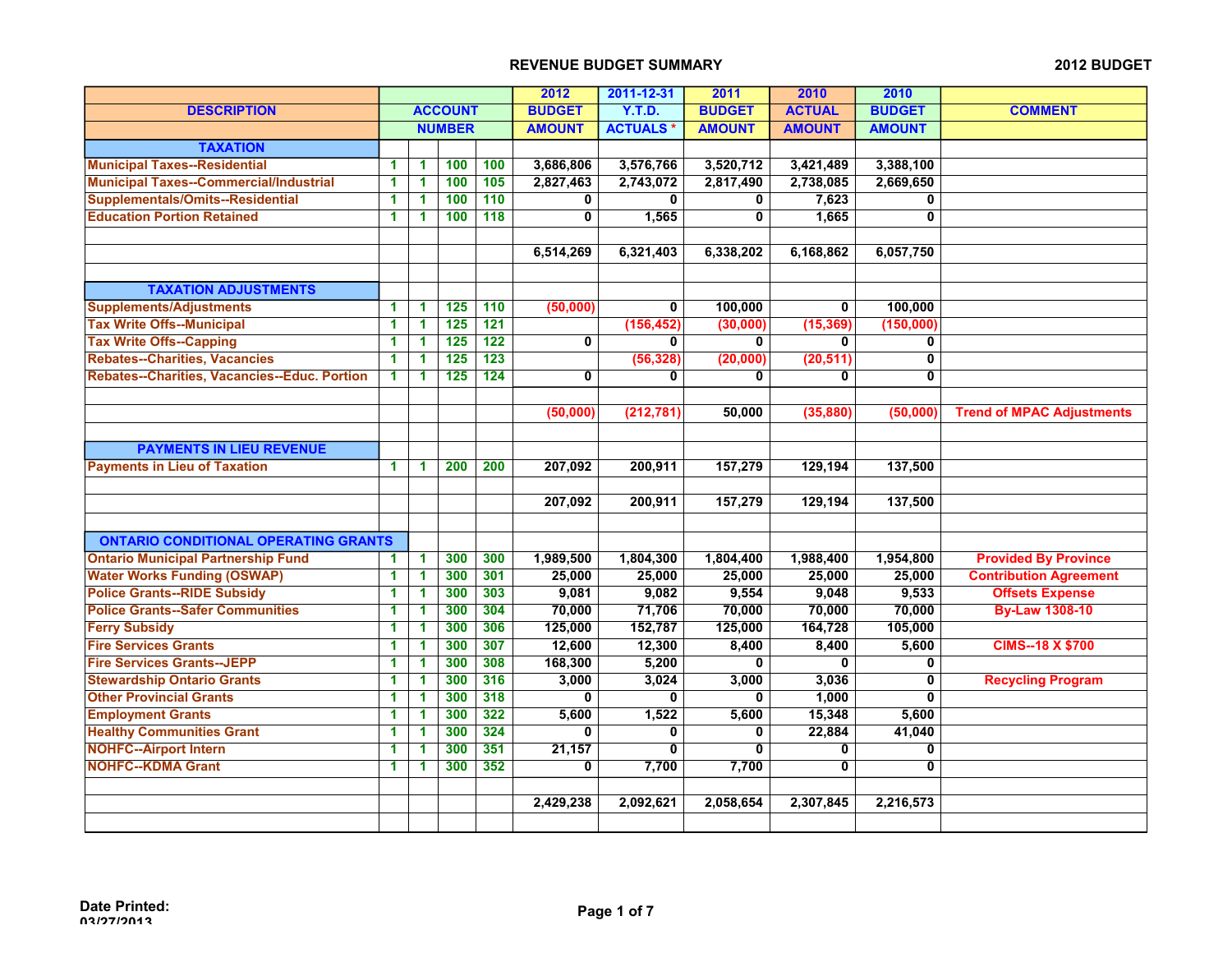|                                              |    |   |                |     | 2012                    | 2011-12-31      | 2011          | 2010          | 2010          |                          |
|----------------------------------------------|----|---|----------------|-----|-------------------------|-----------------|---------------|---------------|---------------|--------------------------|
| <b>DESCRIPTION</b>                           |    |   | <b>ACCOUNT</b> |     | <b>BUDGET</b>           | <b>Y.T.D.</b>   | <b>BUDGET</b> | <b>ACTUAL</b> | <b>BUDGET</b> | <b>COMMENT</b>           |
|                                              |    |   | <b>NUMBER</b>  |     | <b>AMOUNT</b>           | <b>ACTUALS*</b> | <b>AMOUNT</b> | <b>AMOUNT</b> | <b>AMOUNT</b> |                          |
| <b>KDSB FUNDING</b>                          |    |   |                |     |                         |                 |               |               |               |                          |
| <b>Fee Subsidy--Red Lake</b>                 | 1. | 1 | 325            | 325 | 76,298                  | 82,820          | 89,363        | 59,308        | 79,395        |                          |
| <b>Fee Subsidy--Golden</b>                   | 1  | 1 | 325            | 326 | 76,877                  | 41,483          | 36,154        | 38,574        | 66,651        |                          |
| Fee Subsidy--St. John's                      | 1  | 1 | 325            | 327 | 35,323                  | 29,060          | 35,228        | 52,947        | 36,497        |                          |
| <b>KDSB Stabilization</b>                    | 1  | 1 | 325            | 328 | $\mathbf 0$             | 100,000         | 0             | $\mathbf 0$   | 91,818        |                          |
| <b>Special Needs Subsidy</b>                 | 1  | 1 | 325            | 331 | 69,487                  | 69,487          | 69,496        | 69,487        | 69,487        |                          |
| <b>Hub--Resource Center Subsidy</b>          | 1  | 1 | 325            | 332 | 162,348                 | 162,348         | 157,478       | 157,478       | 162,348       |                          |
| <b>Core Funding--Red Lake</b>                | 1  | 1 | 325            | 333 | 52,700                  | 46,350          | 31,000        | 31,000        | 33,775        |                          |
| <b>Core Funding--Golden</b>                  | 1  | 1 | 325            | 334 | 52,700                  | 46,350          | 31,000        | 31,000        | 35,433        |                          |
| <b>Wage Improvement---Red Lake</b>           | 1  | 1 | 325            | 335 | 76,619                  | 76,619          | 73,667        | 73,667        | 73,225        |                          |
| <b>Wage Subsidy--Golden</b>                  | 1  | 1 | 325            | 336 | 0                       | 0               | 0             | 0             | 38,127        |                          |
| <b>Wage Subsidy--St. John's</b>              | 1  | 1 | 325            | 337 | $\bf{0}$                | $\overline{0}$  | 21,759        | 21,759        | 20,021        |                          |
| <b>Resource Teacher--Golden</b>              | 1  | 1 | 325            | 338 | 55,000                  | 55,000          | 55,000        | 55,000        | 55,000        |                          |
| <b>Resource Teacher--St. John's</b>          | 1  | 1 | 325            | 339 | 55,000                  | 55,000          | 55,000        | 55,000        | 55,000        |                          |
| <b>Resource Center Funding</b>               | 1  | 1 | 325            | 340 | $\bf{0}$                | $\mathbf{0}$    | $\bf{0}$      | 10,000        | 0             |                          |
| <b>Child Care Grants</b>                     | 1  | 1 | 325            | 341 | $\overline{0}$          | $\overline{0}$  | 0             | $\bf{0}$      | $\mathbf 0$   |                          |
| <b>Child Care Grants--Other</b>              | 1  | 1 | 325            | 342 | 3,300                   | 10,975          | 0             | 4,374         | 0             |                          |
| <b>Best Starts--Deferred</b>                 | 1  | 1 | 325            | 348 | 0                       | 85,087          | 0             | 0             | 0             |                          |
|                                              |    |   |                |     |                         |                 |               |               |               |                          |
|                                              |    |   |                |     | 715,652                 | 860,577         | 655,145       | 659,594       | 816,776       |                          |
|                                              |    |   |                |     |                         |                 |               |               |               |                          |
| <b>ONTARIO CONDITIONAL CAPITAL GRANTS</b>    |    |   |                |     |                         |                 |               |               |               |                          |
| <b>NOHFC--Highway Commercial</b>             | 1  | 1 | 350            | 350 | 0                       | 91,118          | 166,782       | 196,179       | 535,699       |                          |
| <b>NOHFC--Industrial Park</b>                | 1  | 1 | 350            | 351 | $\overline{\mathbf{0}}$ | 115,192         | 0             | 0             | 3,167,589     |                          |
| <b>NOHFC--Sustainability</b>                 | 1  | 1 | 350            | 352 | 0                       |                 | 0             | $\mathbf 0$   | 43,587        |                          |
| <b>NOHFC--ATB</b>                            | 1  | 1 | 350            | 353 | $\mathbf 0$             |                 | $\bf{0}$      | 280,917       | 258,569       |                          |
| <b>NOHFC--Parking Lot/Service Road</b>       | 1  | 1 | 350            | 354 | $\overline{0}$          | 372,153         | 544,083       | $\bf{0}$      | 566,432       |                          |
| <b>NOHFC--Walkable Trails Intern</b>         | 1  | 1 | 350            | 355 | 0                       |                 | $\bf{0}$      | 8,650         | 0             |                          |
| <b>NOHFC--Recycling</b>                      | 1  | 1 | 350            | 356 | 0                       |                 | 16,250        | 146,250       | $\mathbf{0}$  |                          |
| <b>Building Canada Fund--Ontario (ATB)</b>   | 1  | 1 | 350            | 361 | $\mathbf 0$             | 475,042         | 475,104       | 933,189       | 1,437,233     |                          |
| <b>Building Canada Fund--Ontario (Fifth)</b> | 1  | 1 | 350            | 362 | $\mathbf 0$             | 70,664          | 70,664        | 635,976       | 706,640       |                          |
| <b>Water Works Funding (OSWAP)</b>           | 1  | 1 | 350            | 370 | $\mathbf{0}$            | $\mathbf{0}$    | $\bf{0}$      | $\bf{0}$      | $\bf{0}$      | <b>Lassie Road</b>       |
| <b>Water Works Funding (OSWAP)</b>           | 1  | 1 | 350            | 370 | 169,585                 | 262,780         | 650,000       | 0             | 0             | <b>Lakeview Crescent</b> |
| <b>M N R Funding</b>                         | 1  | 1 | 350            | 381 | 0                       | 0               | 0             | 9,113         | 0             |                          |
|                                              |    |   |                |     |                         |                 |               |               |               |                          |
|                                              |    |   |                |     | 169,585                 | 1,386,949       | 1,922,882     | 2,210,274     | 6,715,748     |                          |
|                                              |    |   |                |     |                         |                 |               |               |               |                          |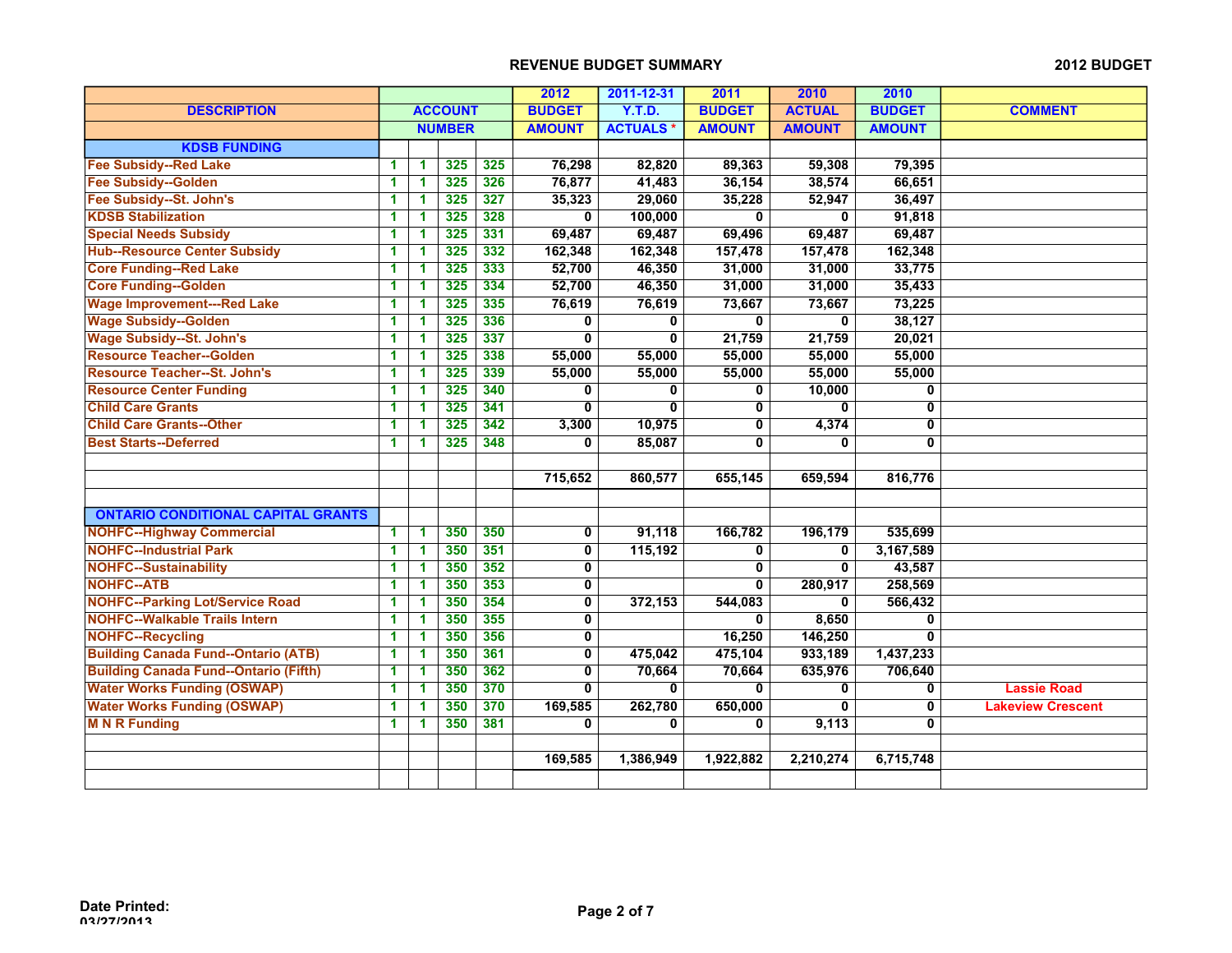|                                                 |                |                      |               |               | 2012                      | 2011-12-31      | 2011          | 2010           | 2010           |                            |
|-------------------------------------------------|----------------|----------------------|---------------|---------------|---------------------------|-----------------|---------------|----------------|----------------|----------------------------|
| <b>DESCRIPTION</b>                              | <b>ACCOUNT</b> |                      | <b>BUDGET</b> | <b>Y.T.D.</b> | <b>BUDGET</b>             | <b>ACTUAL</b>   | <b>BUDGET</b> | <b>COMMENT</b> |                |                            |
|                                                 |                |                      | <b>NUMBER</b> |               | <b>AMOUNT</b>             | <b>ACTUALS*</b> | <b>AMOUNT</b> | <b>AMOUNT</b>  | <b>AMOUNT</b>  |                            |
| <b>CANADA CONDITIONAL OPERATING GRANTS</b>      |                |                      |               |               |                           |                 |               |                |                |                            |
| <b>Canada Day Grant</b>                         | 1              | 1                    | 400           | 400           | $\mathbf 0$               | $\mathbf 0$     | 800           | $\mathbf 0$    | 800            |                            |
|                                                 |                |                      |               |               |                           |                 |               |                |                |                            |
|                                                 |                |                      |               |               | $\mathbf 0$               | $\mathbf 0$     | 800           | 0              | 800            |                            |
|                                                 |                |                      |               |               |                           |                 |               |                |                |                            |
| <b>CANADA CAPITAL GRANTS</b>                    |                |                      |               |               |                           |                 |               |                |                |                            |
| <b>Federal Gas Tax Funding--Current Year</b>    | 1              | 1                    | 450           | 450           |                           | $\mathbf 0$     | 278,440       | 433,670        | 149,068        |                            |
| <b>Federal Gas Tax Funding--Deferred</b>        | 1              | 1                    | 450           | 450           |                           | $\overline{0}$  | (278, 440)    | $\mathbf{0}$   | 282,932        |                            |
| <b>Federal Gas Tax Funding--Current Year</b>    | 1              | 1                    | 450           | 450           | 25,000                    | 34,000          | 34,000        | $\mathbf 0$    | 0              |                            |
| <b>Building Canada Fund--Federal (ATB)</b>      | 1              | 1                    | 450           | 451           | 0                         | 475,042         | 475,104       | 933,189        | 1,437,233      |                            |
| <b>Building Canada Fund--Federal (Fifth St)</b> | 1              | 1                    | 450           | 452           | $\mathbf 0$               | 70,664          | 70,664        | 635,976        | 706,640        |                            |
| <b>FedNor--Highway Commercial</b>               | 1              | $\blacktriangleleft$ | 450           | 460           | $\pmb{0}$                 | 0               | 0             | 111,168        | 216,617        |                            |
| <b>FedNor--Industrial Park</b>                  | 1              | 1                    | 450           | 461           | 0                         | 82,502          | $\mathbf 0$   | 0              | 2,363,232      |                            |
| FedNor--ATB                                     | 1              | 1                    | 450           | 462           | $\mathbf 0$               | $\mathbf{0}$    | 66,000        | 0              | 66,000         |                            |
| <b>FedNor--Parking Lot/Service Road</b>         | 1              | 1                    | 450           | 463           | $\mathbf 0$               | 381,686         | 413,957       | 20,043         | 434,000        |                            |
| <b>Comm. Adjust Fund--Recycling</b>             | 1              | 1                    | 450           | 466           | 0                         | 0               | $\mathbf{0}$  | 650,000        | 650,000        |                            |
| <b>FCM--GMF--Sustainability</b>                 | $\mathbf{1}$   | 1                    | 450           | 470           | $\overline{\mathfrak{o}}$ | 37,999          | 38,029        | 67,296         | 105,325        |                            |
| <b>FCM--GMF--ATB</b>                            | 1              | 1                    | 450           | 471           | 354,688                   | 0               | 326,346       | 0              | 328,063        | <b>Transfer to Reserve</b> |
| A.C.A.P. Grant                                  | 1              | 1                    | 450           | 473           | 219,000                   | 292,845         |               |                |                |                            |
| <b>RINC--Centennial Park</b>                    | 1              | 1                    | 450           | 481           | 0                         | 0               | 0             | 200,000        | 200,000        |                            |
| <b>RINC--Skate Board Park</b>                   | 1              | 1                    | 450           | 482           | $\overline{\mathbf{0}}$   | (55)            | 90,414        | 242,919        | 333,333        |                            |
|                                                 |                |                      |               |               |                           |                 |               |                |                |                            |
|                                                 |                |                      |               |               | 598,688                   | 1,374,683       | 1,514,513     | 3,294,262      | 7,272,442      |                            |
|                                                 |                |                      |               |               |                           |                 |               |                |                |                            |
| <b>USER FEES AND CHARGES</b>                    |                |                      |               |               |                           |                 |               |                |                |                            |
| <b>Water User Charges</b>                       | 1              | 1                    | 500           | 500           | 823,750                   | 738,190         | 786,831       | 590,569        | 1,329,282      |                            |
| <b>Distribution Fees--Water</b>                 | 1              | 1                    | 500           | 501           | 286,000                   | 283,897         | 284,160       | 282,031        | 265,513        |                            |
| <b>Infrastructure Improvement Fees</b>          | 1              | 1                    | 500           | 502           | 427,120                   | 422,973         | 421,116       | 228,452        | 230,555        |                            |
| <b>Sewer User Charges</b>                       | 1              | 1                    | 500           | 505           | 447,890                   | 362,992         | 425,431       | 307,935        | 559,195        |                            |
| <b>Distribution Fees--Sewage</b>                | 1              | 1                    | 500           | 506           | 140,160                   | 138,636         | 139,040       | 138,280        | 119,840        |                            |
| <b>Infrastructure Improvement Fees</b>          | 1              | 1                    | 500           | 507           | 90,379                    | 90,472          | 89,315        | 0              | $\mathbf{0}$   |                            |
| <b>Collection Fees--Property</b>                | 1              | 1                    | 500           | 510           | 10,750                    | 10,864          | 12,750        | 3,144          | 0              |                            |
| Day Care User Fees--Red Lake                    | 1              | 1                    | 500           | 511           | 185,147                   | 143,702         | 151,800       | 147,376        | 161,643        |                            |
| Day Care User Fees--Golden                      | 1              | 1                    | 500           | 512           | 222,909                   | 201,087         | 232,400       | 225,624        | 193,302        |                            |
| Day Care User Fees--St. John's                  | 1              | 1                    | 500           | 513           | 125,937                   | 103,746         | 112,400       | 109,123        | 130,538        |                            |
| <b>Hub User Fees--Red Lake</b>                  | 1              | 1                    | 500           | 514           | $\overline{0}$            | 1,487           | $\mathbf 0$   | $\mathbf{0}$   | $\overline{0}$ |                            |
| <b>Miss MacKenzie Fares</b>                     | 1              | 1                    | 500           | 525           | 12,000                    | 11,565          | 10,500        | 9,954          | 7,500          |                            |
| <b>Cemetery Plot Sales</b>                      | 1              | $\blacktriangleleft$ | 500           | 530           | 17,500                    | 15,749          | 17,500        | 17,138         | 17,500         |                            |
| <b>W.D.S. Revenue--Recoveries</b>               | 1              | 1                    | 500           | 534           | 14,500                    | 14,329          | 0             | $\mathbf{0}$   | $\mathbf{0}$   |                            |
| <b>W.D.S. Revenue--Tipping Fees</b>             | 1              | 1                    | 500           | 535           | 350,000                   | 252,890         | 235,000       | 465,489        | 120,000        |                            |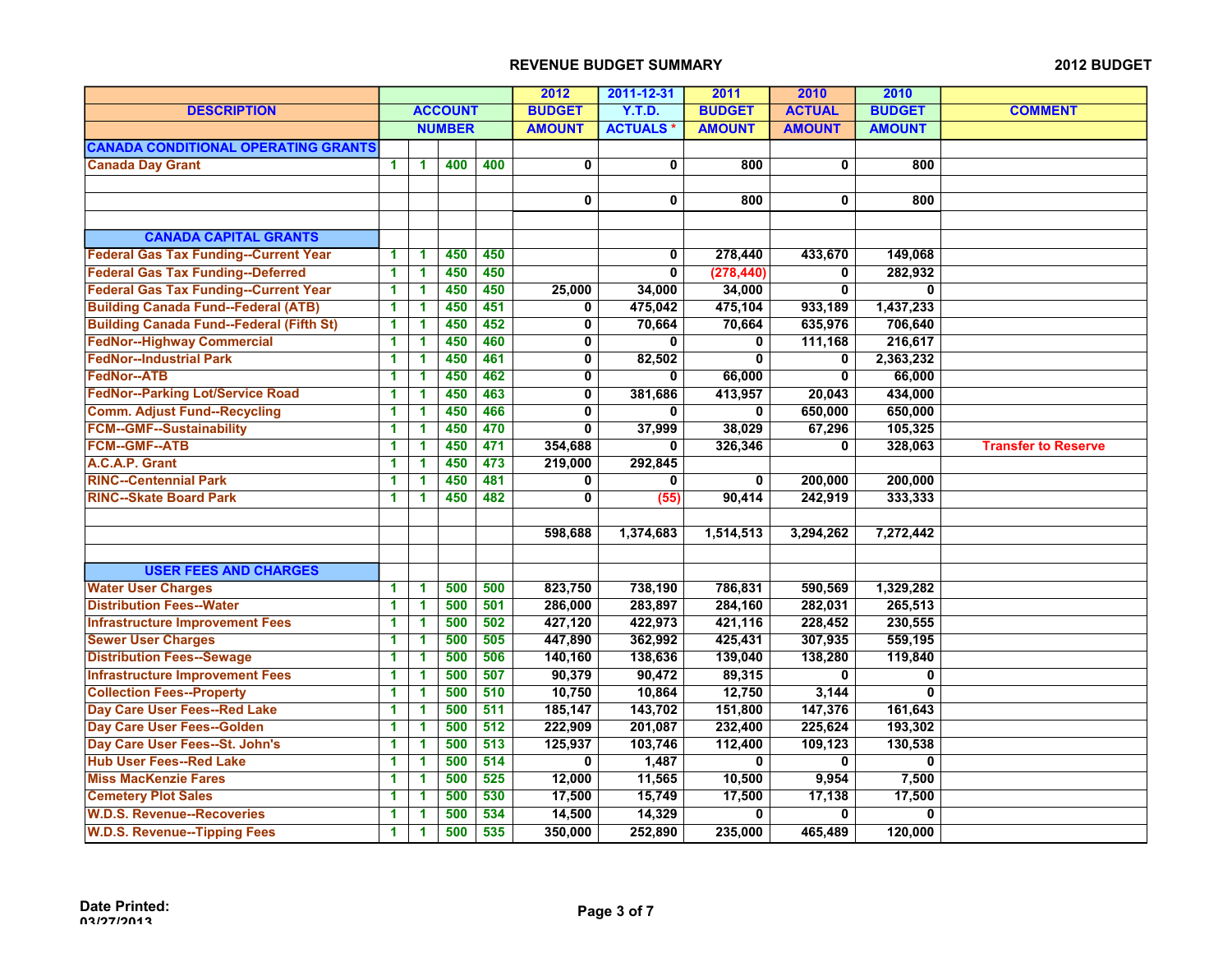|                                            |                      |                      |                |     | 2012                    | 2011-12-31      | 2011                    | 2010                    | 2010                    |                          |
|--------------------------------------------|----------------------|----------------------|----------------|-----|-------------------------|-----------------|-------------------------|-------------------------|-------------------------|--------------------------|
| <b>DESCRIPTION</b>                         |                      |                      | <b>ACCOUNT</b> |     | <b>BUDGET</b>           | <b>Y.T.D.</b>   | <b>BUDGET</b>           | <b>ACTUAL</b>           | <b>BUDGET</b>           | <b>COMMENT</b>           |
|                                            |                      |                      | <b>NUMBER</b>  |     | <b>AMOUNT</b>           | <b>ACTUALS*</b> | <b>AMOUNT</b>           | <b>AMOUNT</b>           | <b>AMOUNT</b>           |                          |
| <b>USER FEES AND CHARGES--Continued</b>    |                      |                      |                |     |                         |                 |                         |                         |                         |                          |
| <b>W.D.S. Revenue--WDO/OTS/OES</b>         | 1                    | 1                    | 500            | 536 | 1,250                   | 1,107           | 17,500                  | 14,353                  | 20,833                  |                          |
| <b>W.D.S. Revenue--Bag Tags</b>            | $\blacktriangleleft$ | $\mathbf{1}$         | 500            | 537 | 149,522                 | 148,836         | 219,336                 | 37,044                  | 33,333                  | (2,157 X \$2 X 52) X 2/3 |
| <b>W.D.S. Revenue--Dump Tickets</b>        | 1                    | 1                    | 500            | 538 | 19,200                  | 19,000          | 32,500                  | $\mathbf{0}$            | 0                       |                          |
| <b>Commissions--Dump Tickets</b>           | 1                    | 1                    | 500            | 539 | 0                       | (18, 810)       | $\mathbf{0}$            | (5,679)                 | $\mathbf{0}$            |                          |
| <b>Communities in Bloom Revenue</b>        | 1                    | $\overline{1}$       | 500            | 541 | 4,985                   | 4,987           | 5,610                   | 5,390                   | 5,610                   |                          |
| <b>RL Touring Region--Special Projects</b> | 1                    | 1                    | 500            | 543 | $\mathbf 0$             | 1,740           | $\mathbf 0$             | 1,740                   | $\mathbf 0$             |                          |
| <b>Building Rental Revenue</b>             | 1                    | 1                    | 500            | 545 | 70,000                  | 71,713          | 66,199                  | 75,344                  | 60,000                  |                          |
| <b>Council Chambers Rental</b>             | 1                    | 1                    | 500            | 546 | 0                       | $\overline{87}$ | 0                       | 840                     | 0                       |                          |
| <b>Airport Revenue</b>                     | 1                    | 1                    | 500            | 550 | 612,406                 | 985,064         | 578,500                 | 877,931                 | 554,840                 |                          |
| <b>Passenger and AIF Fees</b>              | 1                    | 1                    | 500            | 550 | 265,000                 |                 | 227,500                 | 0                       | 120,000                 |                          |
| <b>Other Resale Items</b>                  | 1                    | 1                    | 500            | 551 | 16,000                  | $\mathbf{0}$    | $\mathbf{0}$            | $\mathbf{0}$            | $\mathbf{0}$            |                          |
| <b>Heritage Center Lease</b>               | 1                    | 1                    | 500            | 553 | 0                       | 562             | $\overline{\mathbf{0}}$ | 570                     | 0                       |                          |
| <b>Provincial Offenses Act Revenue</b>     | 1                    | $\blacktriangleleft$ | 500            | 555 | 75,000                  | 85,686          | 87,500                  | 89,250                  | 75,000                  |                          |
| <b>Credit Card User Fees</b>               | 1                    | $\blacktriangleleft$ | 500            | 565 | 750                     | 819             | 500                     | 767                     | $\mathbf{0}$            |                          |
| <b>Planning Fees</b>                       | 1                    | 1                    | 500            | 570 | 7,250                   | 7,280           | 8,000                   | 8,035                   | 7,500                   |                          |
| <b>Custom Works Revenue</b>                | 1                    | $\mathbf 1$          | 500            | 580 | 60,000                  | 80,935          | 32,000                  | 32,901                  | 12,500                  |                          |
| <b>Aqua Flow Sales</b>                     | 1                    | 1                    | 500            | 581 | 0                       | $\mathbf 0$     | 0                       | 1,156                   | 2,500                   |                          |
| <b>Donations</b>                           | 1                    | 1                    | 500            | 590 | 0                       | 74,947          | $\mathbf{0}$            | $\mathbf{0}$            | $\mathbf{0}$            |                          |
| <b>Miscellaneous User Fees</b>             | 1                    | 1                    | 500            | 598 | 25,000                  | 10,700          | 22,500                  | 11,662                  | 22,500                  |                          |
| <b>Miscellaneous</b>                       | 1                    | 1                    | 500            | 599 | 3,439                   | 40,192          | $\mathbf{0}$            | 32,886                  | $\overline{\mathbf{0}}$ |                          |
|                                            |                      |                      |                |     |                         |                 |                         |                         |                         |                          |
|                                            |                      |                      |                |     | 4,463,844               | 4,307,425       | 4,215,888               | 3,709,307               | 4,049,483               |                          |
|                                            |                      |                      |                |     |                         |                 |                         |                         |                         |                          |
| <b>LICENSES AND PERMITS</b>                |                      |                      |                |     |                         |                 |                         |                         |                         |                          |
| <b>Building Permits</b>                    | 1                    | $\blacktriangleleft$ | 600            | 600 | 30,500                  | 30,554          | 40,000                  | 42,056                  | 40,000                  |                          |
| <b>Pet Control</b>                         | 1                    | $\blacktriangleleft$ | 600            | 605 | 9,250                   | 9,230           | 7,000                   | 6,565                   | 10,000                  |                          |
| <b>Lottery Licenses</b>                    | 1                    | 1                    | 600            | 610 | 12,500                  | 14,329          | 4,200                   | 4,216                   | 4,800                   |                          |
| <b>Business Licenses</b>                   | 1                    | $\mathbf{1}$         | 600            | 615 | 3,400                   | 3,400           | 8,250                   | 8,420                   | 8,250                   |                          |
| <b>Marriage Licenses</b>                   | 1                    | 1                    | 600            | 620 | 4,500                   | 5,115           | 2,750                   | 2,868                   | 2,500                   |                          |
| <b>Marriage Ceremony Fees</b>              | 1                    | 1                    | 600            | 621 | 3,500                   | 2,750           | 3,500                   | 1,850                   | $\mathbf{0}$            | 10 Ceremonies X \$350    |
| <b>Fire Permits</b>                        | 1                    | 1                    | 600            | 625 | 7,250                   | 7,150           | 6,500                   | 6,585                   | 1,750                   |                          |
| <b>False Alarms Call Outs</b>              | 1                    | 1                    | 600            | 626 | $\overline{\mathbf{0}}$ | 350             | $\overline{\mathbf{0}}$ | $\overline{\mathbf{0}}$ | $\mathbf 0$             |                          |
| <b>Fire Reports Revenue</b>                | 1                    | $\blacktriangleleft$ | 600            | 627 | 2,000                   | 2,300           | 150                     | 150                     | 0                       |                          |
| <b>Tax Certificates</b>                    | 1                    | 1                    | 600            | 630 | 9,000                   | 9,190           | 7,500                   | 7,555                   | 7,000                   |                          |
| <b>Taxi Licenses</b>                       | 1                    | 1                    | 600            | 635 | 480                     | 480             | 150                     | 430                     | 1,060                   |                          |
| <b>Death Registrations</b>                 | 1                    | 1                    | 600            | 640 | 1,250                   | 1,325           | 500                     | 1,175                   | 500                     |                          |
| <b>Parking Rentals/Permits</b>             | 1                    | 1                    | 600            | 645 | 9,150                   | 9,150           | 9,150                   | 8,275                   | $\overline{0}$          | <b>Actual From GL</b>    |
|                                            |                      |                      |                |     |                         |                 |                         |                         |                         |                          |
|                                            |                      |                      |                |     | 92,780                  | 95,323          | 89,650                  | 90,145                  | 75,860                  |                          |
|                                            |                      |                      |                |     |                         |                 |                         |                         |                         |                          |
|                                            |                      |                      |                |     |                         |                 |                         |                         |                         |                          |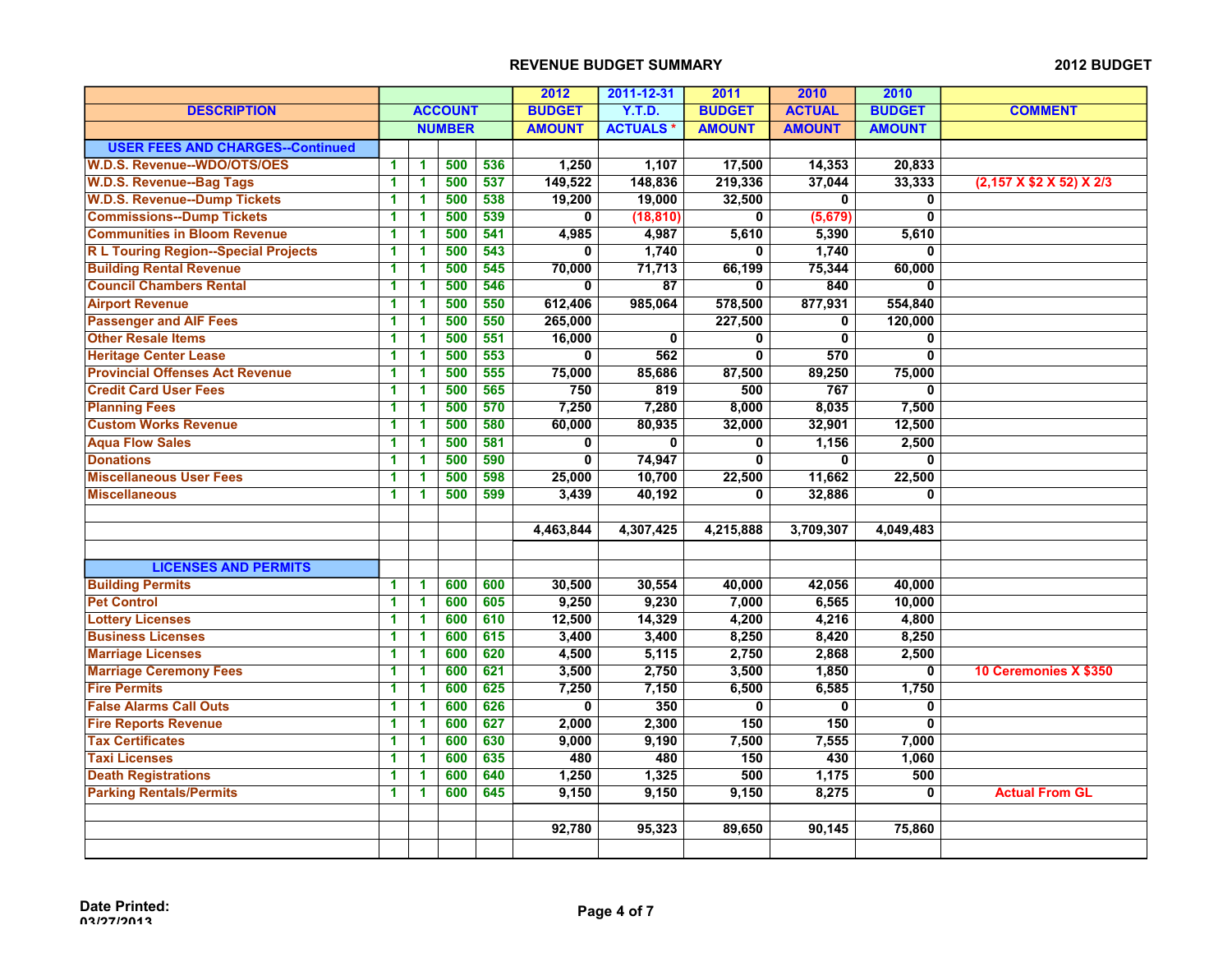|                                               |    |   |                |     | 2012          | 2011-12-31      | 2011          | 2010          | 2010          |                |
|-----------------------------------------------|----|---|----------------|-----|---------------|-----------------|---------------|---------------|---------------|----------------|
| <b>DESCRIPTION</b>                            |    |   | <b>ACCOUNT</b> |     | <b>BUDGET</b> | Y.T.D.          | <b>BUDGET</b> | <b>ACTUAL</b> | <b>BUDGET</b> | <b>COMMENT</b> |
|                                               |    |   | <b>NUMBER</b>  |     | <b>AMOUNT</b> | <b>ACTUALS*</b> | <b>AMOUNT</b> | <b>AMOUNT</b> | <b>AMOUNT</b> |                |
| <b>RECREATION</b>                             |    |   |                |     |               |                 |               |               |               |                |
| <b>Community Center Rentals</b>               | 1. | 1 | 700            | 700 | 0             |                 | 0             | 0             | 0             |                |
| <b>Arena Rentals</b>                          | 1  | 1 | 700            | 705 | 4,750         | 4,666           | 3,750         | 3,869         | 2,000         |                |
| <b>Cochenour Hall Rentals</b>                 | 1  | 1 | 700            | 710 | 14,500        | 14,453          | 14,000        | 14,293        | 10,000        |                |
| <b>Arena Boards Advertising</b>               | 1  | 1 | 700            | 715 | 2,500         | 2,500           | 2,200         | 2,200         | 2,000         |                |
| <b>Arena Ice Rentals/Open Skating</b>         | 1  | 1 | 700            | 720 | 47,500        | 46,647          | 72,500        | 71,582        | 82,500        | <b>Review</b>  |
| <b>Ball Field Fees</b>                        | 1  |   | 700            | 730 | 1,200         | 1,160           | 1,500         | 1,480         | 1,200         |                |
| <b>Community Center--Concession</b>           | 1  | 1 | 700            | 735 | 3,500         | 3,454           | 3,750         | 3,868         | 3,600         |                |
| <b>Community Center--Drop In</b>              | 1  | 1 | 700            | 740 | 7,250         | 7,230           | 7,500         | 7,516         | 6,000         |                |
| <b>Community Center--Memberships</b>          | 1  | 1 | 700            | 745 | 36,500        | 36,437          | 37,500        | 38,137        | 32,000        |                |
| <b>Community Center--Passes</b>               | 1  | 1 | 700            | 750 | 2,975         | 2,961           | 2,250         | 2,214         | 2,250         |                |
| <b>Recreation Equipment Rentals</b>           | 1  | 1 | 700            | 755 | 1,975         | 1,941           | 1,975         | 1,981         | 1,500         |                |
| <b>Red Lake Triathlon Revenue</b>             | 1  | 1 | 700            | 764 | 0             | 0               | 0             | (318)         | 0             |                |
| <b>Recreation--Special Events</b>             | 1  | 1 | 700            | 765 | 3,550         | 3,520           | 4,200         | 4,191         | 8,000         |                |
| <b>Recreation Donations</b>                   | 1  | 1 | 700            | 766 | 5,000         | 5,498           | $\mathbf{0}$  | 1,010         | $\mathbf{0}$  |                |
|                                               |    |   |                |     |               |                 |               |               |               |                |
|                                               |    |   |                |     | 131,200       | 130,466         | 151,125       | 152,022       | 151,050       |                |
|                                               |    |   |                |     |               |                 |               |               |               |                |
| <b>DONATIONS</b>                              |    |   |                |     |               |                 |               |               |               |                |
| <b>Parks</b>                                  | 1. | 1 | 750            | 763 | 0             | 11,800          | 0             | 0             | 0             |                |
| <b>KDMADonations</b>                          | 1  | 1 | 750            | 766 | 0             | 3,445           | $\mathbf 0$   | $\mathbf{0}$  | $\mathbf{0}$  |                |
|                                               |    |   |                |     |               |                 |               |               |               |                |
|                                               |    |   |                |     | 0             | 15,245          | 0             | 0             | 0             |                |
|                                               |    |   |                |     |               |                 |               |               |               |                |
| <b>SERVICE CHARGES AND PENALTIES</b>          |    |   |                |     |               |                 |               |               |               |                |
| <b>Water and Sewer Penalties and Interest</b> | 1  | 1 | 800            | 800 | 24,000        | 24,633          | 24,000        | 23,090        | 24,000        |                |
| <b>A/R Service Charges</b>                    | 1  | 1 | 800            | 805 | 20,000        | 20,876          | 10,000        | 11,333        | 7,500         |                |
| <b>Taxation Penalties and Interest</b>        | 1  | 1 | 800            | 810 | 125,000       | 123,909         | 160,000       | 163,603       | 120,000       |                |
| <b>N S F Cheque Fees</b>                      | 1  | 1 | 800            | 815 | 0             | 300             | 0             | 0             | 0             |                |
|                                               |    |   |                |     |               |                 |               |               |               |                |
|                                               |    |   |                |     | 169,000       | 169,718         | 194,000       | 198,025       | 151,500       |                |
|                                               |    |   |                |     |               |                 |               |               |               |                |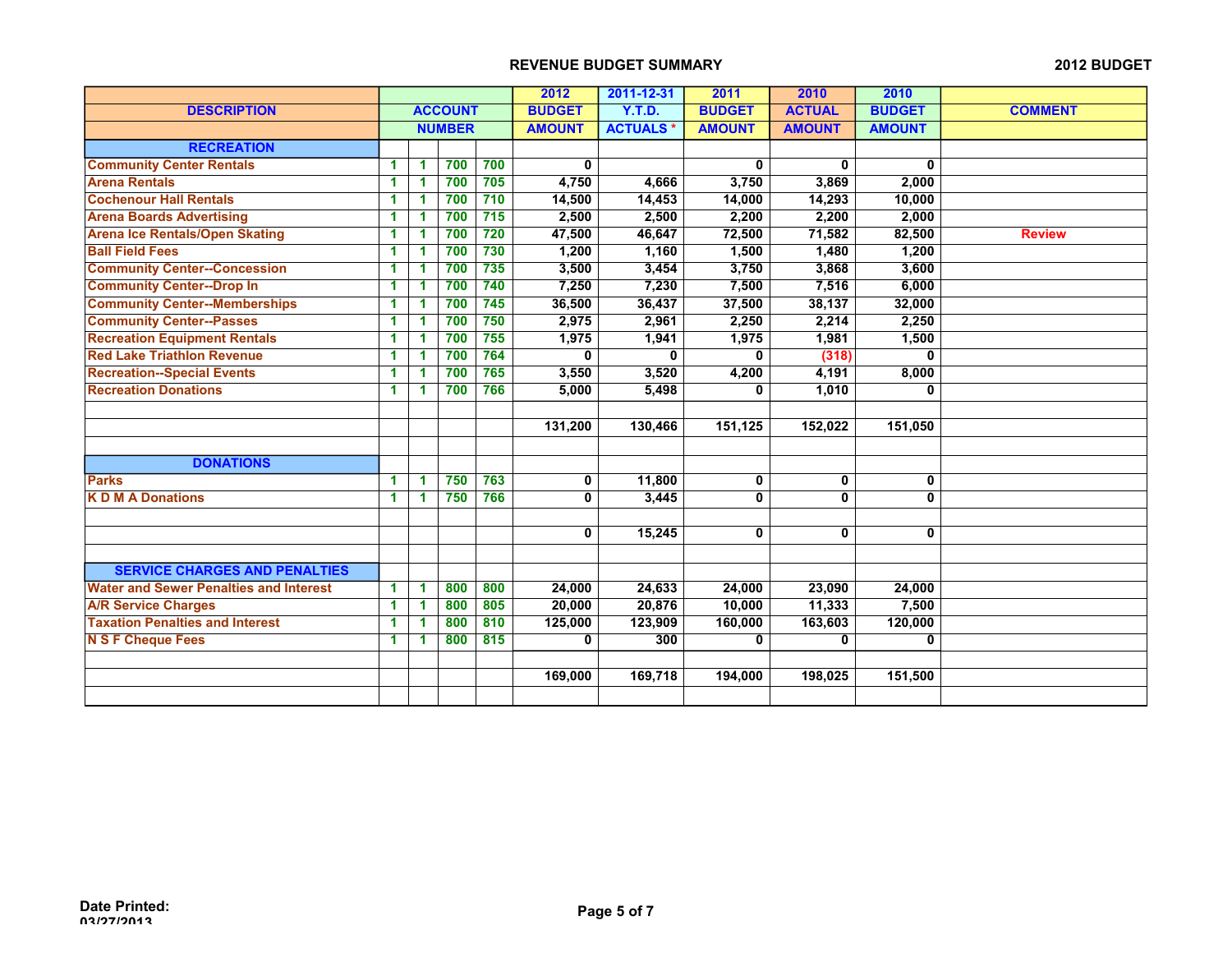|                                               |    |                      |                |     | 2012          | 2011-12-31      | 2011          | 2010          | 2010          |                                   |
|-----------------------------------------------|----|----------------------|----------------|-----|---------------|-----------------|---------------|---------------|---------------|-----------------------------------|
| <b>DESCRIPTION</b>                            |    |                      | <b>ACCOUNT</b> |     | <b>BUDGET</b> | Y.T.D.          | <b>BUDGET</b> | <b>ACTUAL</b> | <b>BUDGET</b> | <b>COMMENT</b>                    |
|                                               |    |                      | <b>NUMBER</b>  |     | <b>AMOUNT</b> | <b>ACTUALS*</b> | <b>AMOUNT</b> | <b>AMOUNT</b> | <b>AMOUNT</b> |                                   |
| <b>INVESTMENT</b>                             |    |                      |                |     |               |                 |               |               |               |                                   |
| <b>Interest Earnings</b>                      | 1. | 1                    | 900            | 900 | 6,000         | 6,229           | 5,000         | 13,155        | 5,000         | <b>Rates Low, Grow Bonds Over</b> |
|                                               |    |                      |                |     |               |                 |               |               |               |                                   |
|                                               |    |                      |                |     | 6,000         | 6,229           | 5,000         | 13,155        | 5,000         |                                   |
|                                               |    |                      |                |     |               |                 |               |               |               |                                   |
| <b>MUNICIPAL ASSET SALES</b>                  |    |                      |                |     |               |                 |               |               |               |                                   |
| <b>Sale of Land</b>                           | 1  | 1                    | 950            | 950 | 300,000       | 575,162         | 375,000       | 381,107       | 1,000,000     | <b>Hwy Comm/Res.</b>              |
| <b>Sale of Building /Equipment</b>            | 1  | 1                    | 950            | 951 | 125,000       | 394             | 125,000       | 2,381         | 250,000       | <b>Old Day Care Building</b>      |
| <b>Proceeds From Tax Sales</b>                | 1. | $\blacktriangleleft$ | 950            | 952 | 0             | $\mathbf 0$     | $\mathbf 0$   | 0             | 0             |                                   |
|                                               |    |                      |                |     |               |                 |               |               |               |                                   |
|                                               |    |                      |                |     | 425,000       | 575,556         | 500,000       | 383,488       | 1,250,000     |                                   |
|                                               |    |                      |                |     |               |                 |               |               |               |                                   |
| <b>MISCELLANEOUS</b>                          |    |                      |                |     |               |                 |               |               |               |                                   |
| <b>Insurance Proceeds</b>                     | 1. | 1                    | 975            | 975 | $\mathbf 0$   | 18,417          | $\mathbf 0$   | 82,339        | $\mathbf 0$   |                                   |
|                                               |    |                      |                |     |               |                 |               |               |               |                                   |
|                                               |    |                      |                |     | 0             | 18,417          | 0             | 82,339        | 0             |                                   |
|                                               |    |                      |                |     |               |                 |               |               |               |                                   |
| <b>LONG TERM DEBT PROCEEDS</b>                |    |                      |                |     |               |                 |               |               |               |                                   |
| <b>Proceeds From Long Term Debt--CIBC</b>     | 1. | 1                    | 980            | 980 | 2,339,665     | 6,051,677       | 3,311,931     | 5,124,822     | 10,073,401    |                                   |
| <b>Proceeds From Long Term Debt--FCM--GMF</b> | 1. | 1                    | 980            | 980 | 3,546,877     | 0               | 3,263,462     | 0             | 3,280,631     |                                   |
| <b>Proceeds From Long Term Debt--FCM--GMF</b> | 1. | 4                    | 600            | 600 | (2,000,000)   | 0               | $\mathbf 0$   | 0             | 0             | <b>Bridge Financing Repayment</b> |
| <b>Proceeds From Long Term Debt--FCM--GMF</b> | 1. | 4                    | 730            | 787 | (1, 397, 144) | 0               | 0             | 0             | $\mathbf{0}$  | <b>Term Debt Reduction</b>        |
|                                               |    |                      |                |     |               |                 |               |               |               |                                   |
|                                               |    |                      |                |     | 2,489,398     | 6,051,677       | 6,575,392     | 5,124,822     | 13,354,032    |                                   |
|                                               |    |                      |                |     |               |                 |               |               |               |                                   |
| <b>RESERVE FUNDS TRANSFERS</b>                |    |                      |                |     |               |                 |               |               |               |                                   |
| <b>Transfer From Capital Reserves</b>         | 1. | 1                    | 990            | 990 | 211,316       | 0               | $\mathbf 0$   | $\mathbf 0$   | $\mathbf 0$   |                                   |
| <b>Transfer From Operating Reserves</b>       | 1. | 1                    | 990            | 993 | 16,000        | 0               | 42,327        | 9,261         | 51,850        |                                   |
|                                               |    |                      |                |     |               |                 |               |               |               |                                   |
|                                               |    |                      |                |     | 227,316       | 0               | 42,327        | 9,261         | 51,850        |                                   |
|                                               |    |                      |                |     |               |                 |               |               |               |                                   |
| <b>TRANSFERS FROM RESERVES</b>                |    |                      |                |     |               |                 |               |               |               |                                   |
| <b>Airport Reserve</b>                        | 1. | 1                    | 991            | 991 | 10,000        | 0               | 65,874        | 165,000       | 215,000       | <b>Airport</b>                    |
|                                               |    |                      |                |     |               |                 |               |               |               |                                   |
|                                               |    |                      |                |     | 10,000        | 0               | 65,874        | 165,000       | 215,000       |                                   |
|                                               |    |                      |                |     |               |                 |               |               |               |                                   |